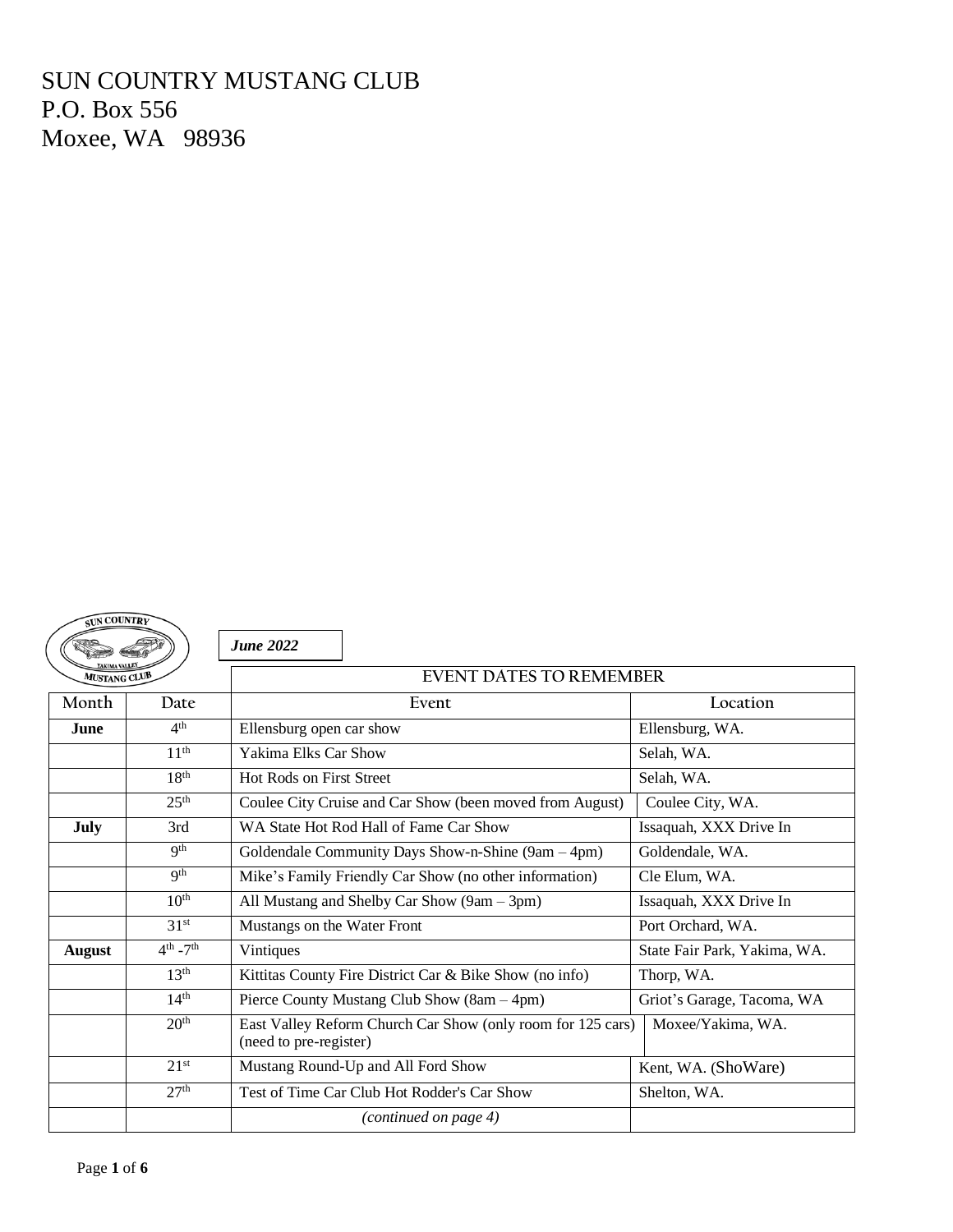

General Meeting: **Board Meeting:** Round Table Pizza, 1300 N 40th Avenue, Yakima. 7:00pm 4 th Tuesday of every month

(between the freeway and Fred Meyers)

Bob's Burgers and Brew, 121 N. Fair Ave., Yakima. (across the street from Target) 6:30 pm, 3rd Tuesday of every month

**Deadline for newsletter submissions is 7 days after the event,** If you're submission is not received by that date, it could be put off until the next month's newsletter. Membership Requirements: Attend 2 meetings or club functions per year Have a valid driver's License Own a Mustang or Cougar Provide proof of liability insurance Be 18 years or older or join with parents as a family membership Annual Dues Single: \$20.00 Family \$25.00 www.suncountrymustang.com

# **SCMC Board Meeting Minutes May 17th, 2022**

Attending Members:

President-Bruce Docken, Vice President-Craig Schenk, Secretary-Jan Anderson, Past President-David Mitts, Opal & Dennis Duffield. Guests: Guy Anderson, and Velda Welch.

- Treasurer's Report: Will have at regular meeting
- Procedure for collecting dues; Give dues to membership person (Amy) so she can record it, then to Treasurer (Jim) so he can deposit money. *Tabled until next board meeting*.
- Procedure for receiving car show entries; entries will be sent to our PO box in Moxee and Dave will pick up the mail, and Treasurer will collect and deposit the money.
- **Cruise-Ins:** 
	- **June 7th -Majors on Lincoln Ave. at 5:30**
	- **July12th Peppermint Stick**
	- **August 2nd Stop & Go**
	- **September 6th Kings Row in Selah**

<sup>&</sup>lt;sup>1</sup> Ideals without practical solutions are empty promises.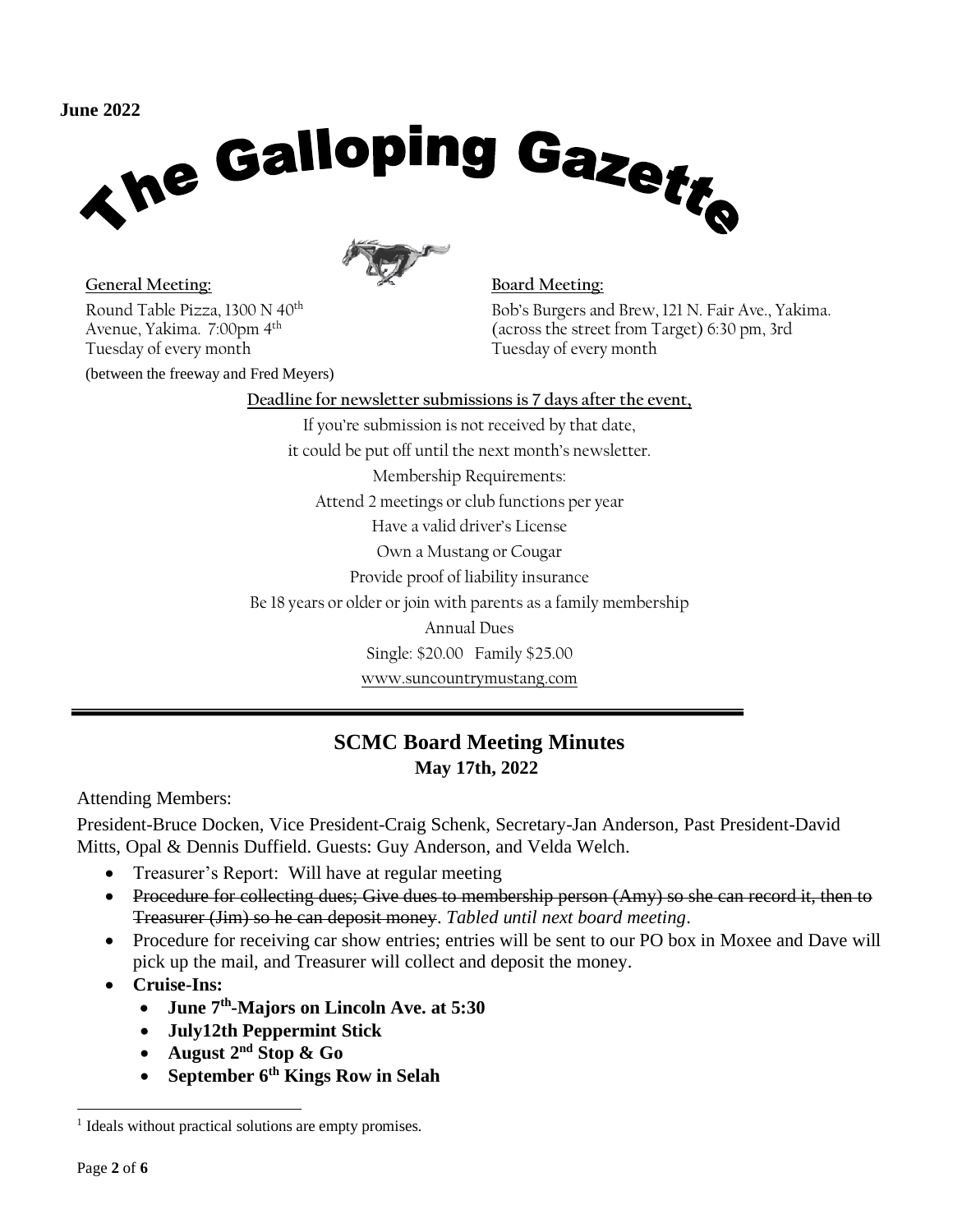- Upcoming Events:
	- Cars and Coffee, every Saturday (7-9am) at Tieton Village, Yakima.
	- Cars and Coffee  $1<sup>st</sup>$  Sunday of the month, at Country Mercantile, Richland
	- Cruise Yakima Ave only on the following Saturdays: June  $11^{th} \& 18^{th}$ , July 9<sup>th</sup> & 16<sup>th</sup>, August  $10^{th}$  &  $17^{th}$ .
	- **5/20-21-Selah Car Show and Parade**
	- **5/29- PNW Mustang Club Spring Show at Columbia Park in Kennewick**
	- **9/17-18 Ponies in the Sun Car Show at Sarge Hubbard Park in Yakima**

Meeting Adjourned 7:30 pm

Secretary, Jan Anderson

|     | Happy Birthday to the following members: |                  |      |                      |                  |  |
|-----|------------------------------------------|------------------|------|----------------------|------------------|--|
| May | Brian Teegarden                          | 8 <sup>th</sup>  | June | Doug Heilman         | 5 <sup>th</sup>  |  |
|     | Rhonda Jorgenson                         | 10 <sup>th</sup> |      | Primo (Roger) Filipp | 14 <sup>th</sup> |  |
|     | Duffy Webb                               | 10 <sup>th</sup> |      | <b>Mark Sires</b>    | $23^{\text{rd}}$ |  |
|     | Dennis Duffield                          | $13^{\text{th}}$ |      | David Haynes         | 30 <sup>th</sup> |  |
|     | Amelia Epperson                          | 13 <sup>th</sup> |      |                      |                  |  |
|     | Sandy Teegarden                          | $16^{\text{th}}$ |      |                      |                  |  |
|     | Doris Humann                             | 18 <sup>th</sup> |      |                      |                  |  |

## \_\_\_\_\_\_\_\_\_\_\_\_\_\_\_\_\_\_\_\_\_\_\_\_\_\_\_\_\_\_\_\_\_\_\_\_\_\_\_\_\_\_\_\_\_\_\_\_\_\_\_\_\_\_\_\_\_\_\_ **SCMC General Meeting Minutes 5/24/22**

- ➢ **Treasurers Report**; Checking; \$2,227.94 and Savings; \$2,017.18.
- ➢ Club business cards have been ordered and have Face Book and Web Site QR codes on the back. Registration forms have been mailed out for our car show

### ➢ **Reports on past events**: <sup>2</sup>

- o The Cruise-In at Reno's on the Runway: was a fun event. Food was good and we had a nice turn out
- $\circ$  The Zillah parade: started out with rain but turned into a nice day at the J&J Ranch and BBQ. Good food and fun had by all. Thanks Jim and Jason!
- o The Selah parade: we had nice weather. The club had 10 cars in parade, 3 convertibles carried Royalty.

### ➢ **Coffee stop:**

It was voted on that we do not participate this year. The club will decide if we want to do it next year.

### ➢ **Reoccurring Events: 3**

- Cruise Fruitvale Blvd. every Friday of the Month Stop and Go Drive In.
- Cruise In Kings Row every Friday through September 5<sup>th</sup>.
- Chrome and Coffee every Saturday (7-9 am) at Tieton Village starting in April
- Cars and Coffee 1<sup>st</sup> Sunday of the month at Country Mercantile, Richland

<sup>2</sup> Oreos have been around for over 100 years. Oreos first went on sale on March 6, 1912.

<sup>3</sup> Baseball axiom: The guy in the stands with the biggest gut will be the first to take off his shirt.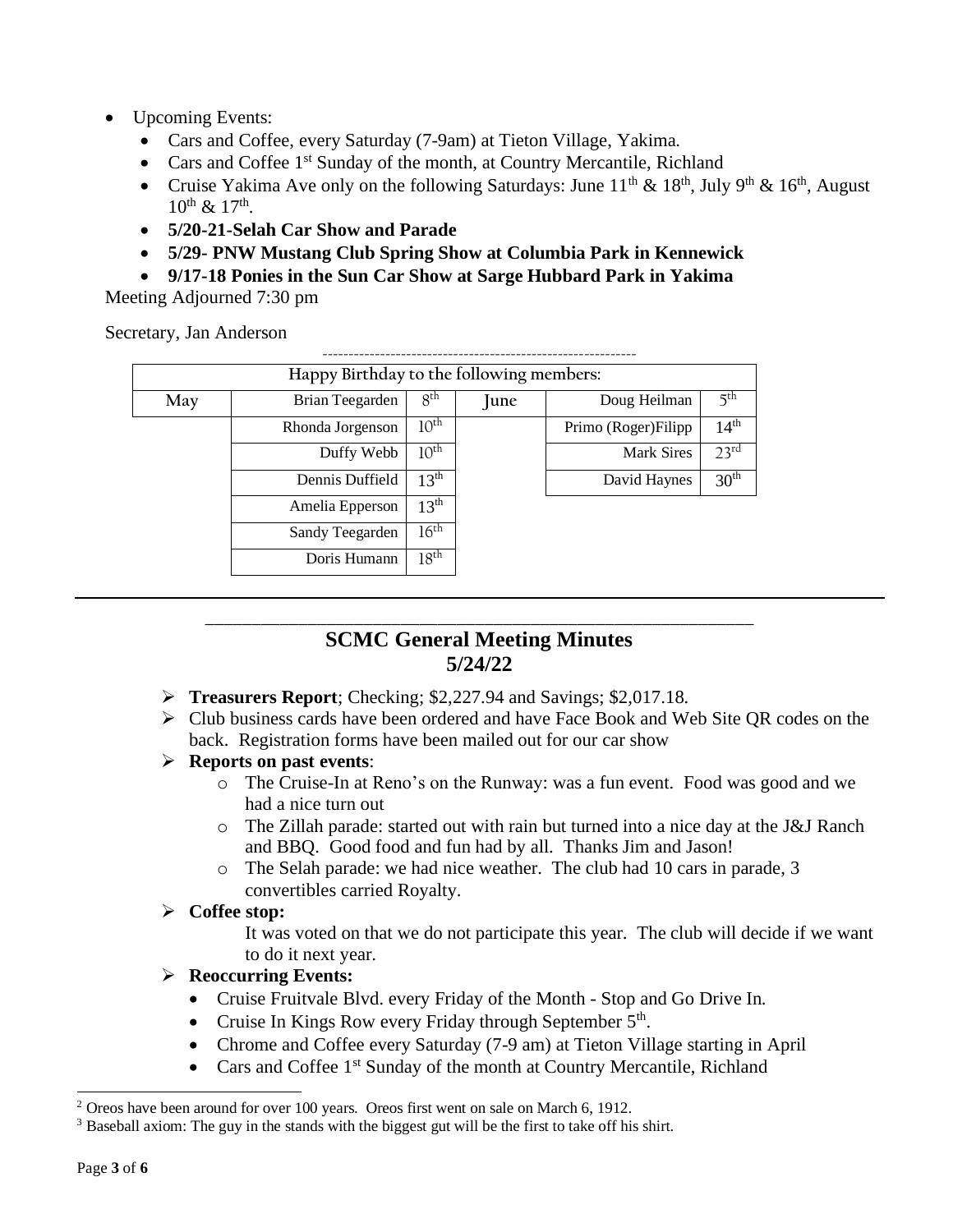- Cruise Yakima Ave only on Saturdays, June  $11^{th} \& 18^{th}$ , July 9<sup>th</sup> &  $16^{th}$ , August  $10^{th} \&$  $17<sup>th</sup>$
- ➢ **Upcoming Club Events:**
	- **5/29 – PNW Mustang Club Show and Shine Car Show, Columbia Park, Kennewick**
	- 6/10-12 Good Guys Car Show-Spokane County Fair Grounds
	- 6/11-Yakima Elks Car Show
	- 6/18-Downtown Selah Car Show
	- **9/17-18 –SCMC Ponies in the Sun Car Show, Sarg Hubbard Park. We need sponsorships, goody bag items and door prize items.**

### ➢ **Upcoming Cruise Ins:**

- **6/7- Cruise In at Majors Drive In on Lincoln at 5:30 pm**
- **7/12 - Peppermint Stick on Main Street, Union Gap**
- **8/2 - Stop & Go on Fruitvale**
- **9/6 – Kings Row in Selah**

The 50/50 drawing was won by Craig Schenk, and the door prize by Jim Herriman Meeting Adjourned 8:15 pm. Jan Anderson, Secretary

**\_\_\_\_\_\_\_\_\_\_\_\_\_\_\_\_\_\_\_\_\_\_\_\_\_\_\_\_\_\_\_\_\_\_\_\_\_\_\_\_\_\_\_\_\_\_\_\_\_\_\_\_\_\_\_\_\_\_\_\_\_\_\_\_\_\_\_\_\_\_\_\_\_\_\_\_**

|                |                  | (continued from page #1)                              |                                   |
|----------------|------------------|-------------------------------------------------------|-----------------------------------|
| <b>Sept</b>    | 17 <sup>th</sup> | Power in the Park car show                            | Kennewick, WA,                    |
|                | 17 <sup>th</sup> | Sun Country Mustang Club Pony Trails (Free of charge) | Meet at Sarg Hubbard Park         |
|                | 17 <sup>th</sup> | Sun Country Mustang Club Cruise In (Free of charge)   | Majors' Drive In on Lincoln Ave.  |
|                | $18^{th}$        | Sun Country Mustang Club, Ponies in the Sun Car Show  | Yakima, WA. (Sarg Hubbard Park)   |
| <b>October</b> | 1 <sup>st</sup>  | $Un-Run$                                              | Fullbright Park, Union Gap, WA    |
|                | 1st              | Concours De Maryhill                                  | Goldendale, WA. (MaryHill Museum  |
|                | 2 <sub>nd</sub>  | Pacific Northwest Mustang Show                        | TBD (according to their web page) |

(The events listed without dates corresponding to them, I have yet to look up the date. D.H.)

\_\_\_\_\_\_\_\_\_\_\_\_\_\_\_\_\_\_\_\_\_\_\_\_\_\_\_\_\_\_\_\_\_\_\_\_\_\_\_

**The Cruise-In at Reno's** on the Runway: I hope everyone tipped heavy because it was not only a fun event, but I was advised that they were open just for us (was that true that they usually were not open that late?) Food was good and we had a nice turn out.

**The Zillah parade**: During the time lining up for the parade we had a light rain. It was no doubt raining on most of us just driving to the parade. If I remember correctly there were about 8 Mustangs there (and yes, no matter the comments made by some on the parade route, the electric Mustang is still a Mustang.) The turn out for other car clubs was very sparce. Our club did win a first-place ribbon. (might not have got that ribbon if we hadn't pressured Bruce to wipe off the mud on his car :+) After the parade we cruised to Jimmy and Jason's. Hamburgers and hot dogs were cooked to perfection (thanks Opal). The main dishes were great and the desserts were all out-of-this world. Thanks to all and especially Jim and Jason for providing their backyard for this event.

<sup>&</sup>lt;sup>4</sup> The snow in the Wizard of Oz was actually asbestos. This was of course before they knew it was a carcinogen.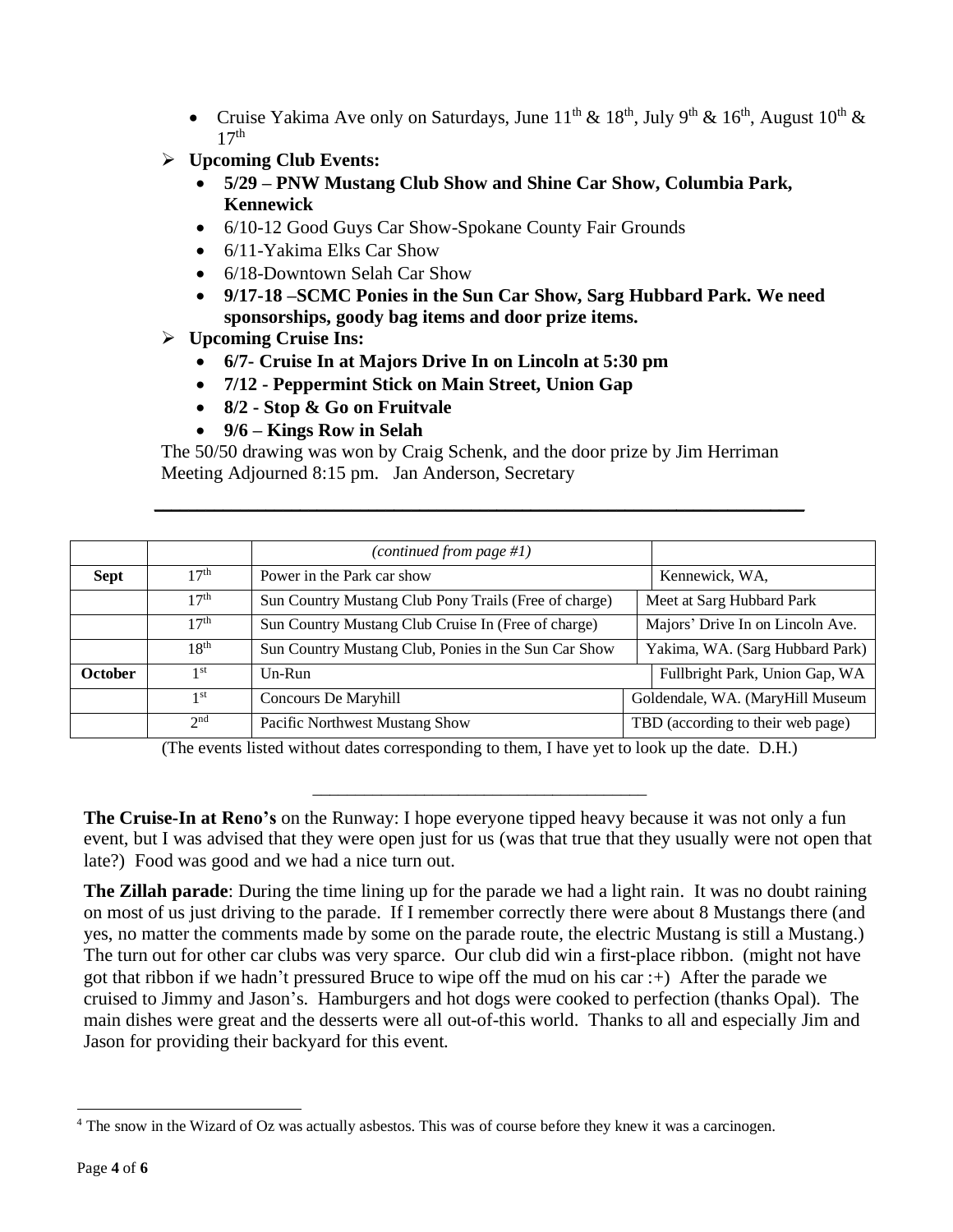**The Selah parade**: The club was again placed in a hole, trapped between bands and trucks. They seem to have a large area, but the organizers need to move those registered away from the building more than they did. I do not know if they requested or receive from us as to how many vehicles we would possibly have. This information would have been important for them to have in order to determine how much room to give us for the line-up (similar for us knowing how many of a particular class of car would be showing up for our show, to help determine parking). The weather was nice. The club had 10 cars in parade, 3 convertibles carried Royalty. There was a large crowd lining the parade route.

===================================

BEFORE I FORGET; IF YOU HAVE **ANYTHING** FOR THE: RAFFLE, DOOR PRIZE, OR GOODIE BAGS; BRING THEM TO THE NEXT MEETING. There are only three more regular meeting dates prior to our show, and some of the items for the raffle, door prize or goodie bags can take a little time to organize so let's try not to leave these items to the last minute. Might want to use each one of the meetings left to make sure all is on schedule and to see if anyone needs assistance with the show duties they agreed to perform. If anyone has any questions or concerning regarding their assignments, please ask.

I would like to share something I experienced at a car show concerning door prizes/raffle prizes. The show I attended were giving away porch swings (these were two/three person swings all ready put together). I don't know how any of the winners of these got them home. If you think what you have may work for a Raffle, Door Prize or Goodie bag please bring it to the meeting. You might only have some small thing, but it could be added to other items and make a terrific raffle or door prize. Goodie bag items do not mean you have to have dozens of different items, each goodie bag can be different from each other.

Well, unfortunately for you I have some extra room to take up (might make you think about sending in something for this paper, heh?) Maybe for next month, I could get someone to write something up concerning our car show; a list of the type of jobs there are to do and a little about how to do them. I think this might give the new members as well as the older members a better idea of what tasks **need** to be done. There are jobs that require walking, there are jobs that require very little walking or no walking at all, and there are jobs that you need to handle money, anyway, you get the point. There are jobs for everyone. Since none of our members really need to "sit" with their vehicles.

| $\alpha$ and the specific costs for the following $\alpha$ and $\beta$ and $\beta$ and $\beta$ and $\beta$ and $\alpha$ and $\beta$ and $\beta$ |             |                           |              |               |  |  |
|-------------------------------------------------------------------------------------------------------------------------------------------------|-------------|---------------------------|--------------|---------------|--|--|
| Gate person                                                                                                                                     | Parking     | Registration              | Sound system | 50/50         |  |  |
| Goodie bags                                                                                                                                     | Door prizes | Raffle prizes             | Trophies     | Pony Trails   |  |  |
| Pre-show Coffee and goodies   t-shirt sales                                                                                                     |             | Pop $\&$ water sales   MC |              | Vote counting |  |  |
|                                                                                                                                                 |             |                           |              |               |  |  |

#### **What are the specific tasks for the following (no particular order and not the entire list)**

*There are moments in life that fade from memory so quickly they are gone almost before they are over. Then there are those that stick, the ones we carry with us through the years like precious parcels of clarity stitched close to our hearts, becoming part of who we are*

We may not be able to choose the parents to whom we are born, or, indeed, where we are born. We may not be able to choose how or when we will die. But we can all choose how we live!

*Human beings, who are almost unique in having the ability to learn from the experience of others are also remarkable for their apparent disinclination to do so.*

"A nation of well-informed men who have been taught to know and prize the rights which God has given them cannot be enslaved. It is in the region of ignorance that tyranny begins." *Benjamin Franklin<sup>5</sup>*

<sup>5</sup> "The trouble with most of us is that we would rather be ruined by praise than saved by criticism." *Norman Vincent Peale*